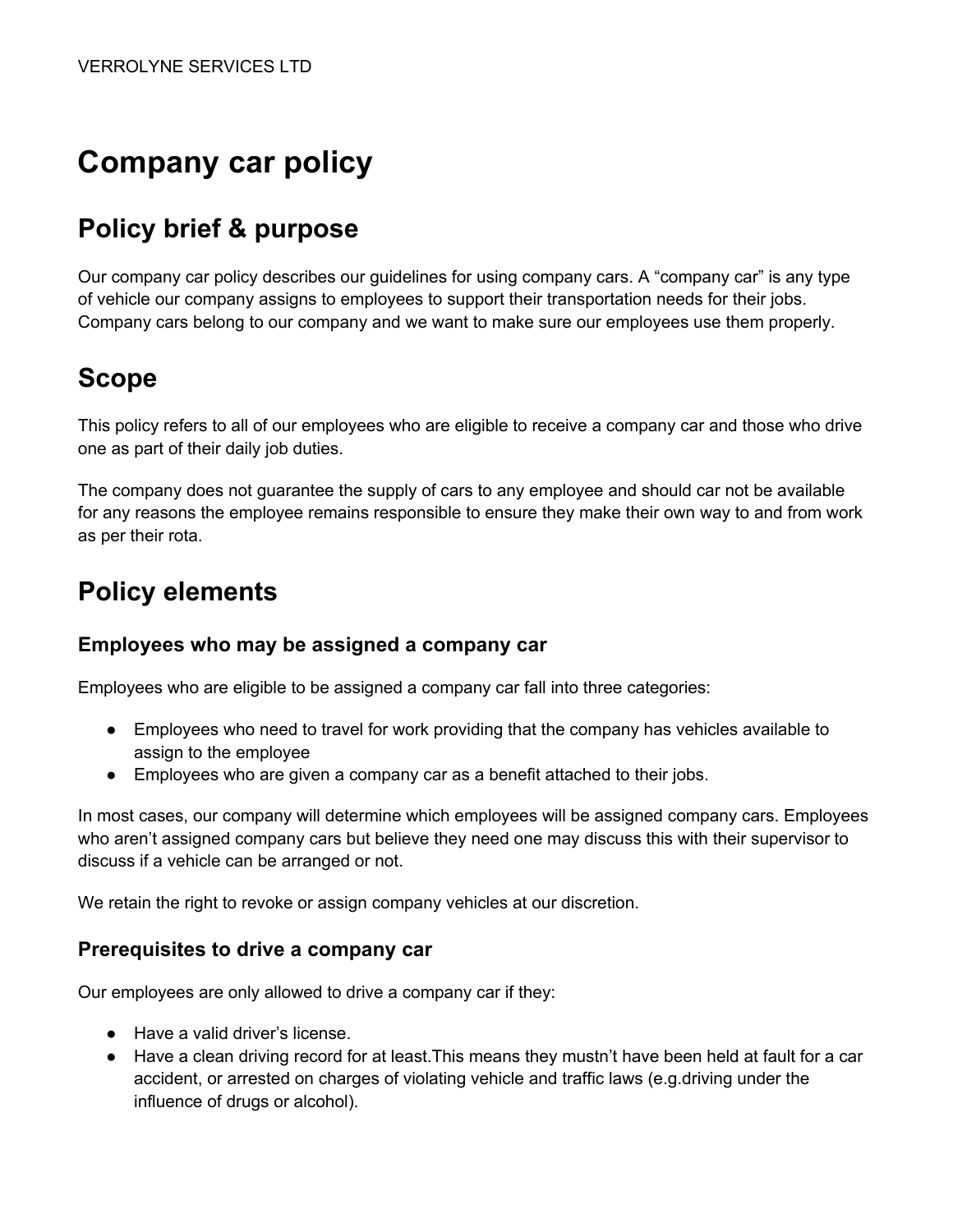Employees will need to complete a form and submit a copy of their driver's license to be eligible for a company car.

### **Employees with disabilities**

Employees with disabilities may also be eligible for company cars pending risk assessment and where deemed appropriate a doctor's report may be required.

Employees who take medications that severely affect their sense of orientation, vision or reflexes may not be permitted to drive a company car. A doctor's report may be required.

### **Driver's obligations**

We expect employees who drive company vehicles to follow rules. They should:

- Drive safe and sober.
- Respect traffic laws and fellow drivers.
- If applicable, wear glasses or contacts when driving.
- Document any driving-related approved expenses.
- Check their car regularly to ensure gas, tire pressure and all car fluids are at appropriate levels.
- Report any damages or problems with their assigned cars to coordination team as soon as possible.
- Avoid double-parking, blocking entrances and engaging in other traffic violations that may result in fines.

If employees have their driver's licenses suspended or revoked, they must inform their manager immediately. Their company car will be reassigned and we cannot guarantee that a vehicle will be available when they become eligible to drive in accordance with our policy.

Employees who are fatigued and/or sick should avoid driving if they feel their driving ability is impaired.

#### **Employees are not allowed to:**

- Smoke inside of a company car.
- Lease, sell or lend a company car.
- Violate distracted driving laws by using a phone or texting while driving.
- Use a company car to teach someone how to drive.
- Leave the company car unlocked, unattended or parked in dangerous areas.
- Allow unauthorized people to drive a company car.

### **Accidents**

If employees are involved in an accident with a company car, they should contact our coordination team immediately and report the same by email as soon as they are safe to do so, in order for us to can get in touch with our insurance provider.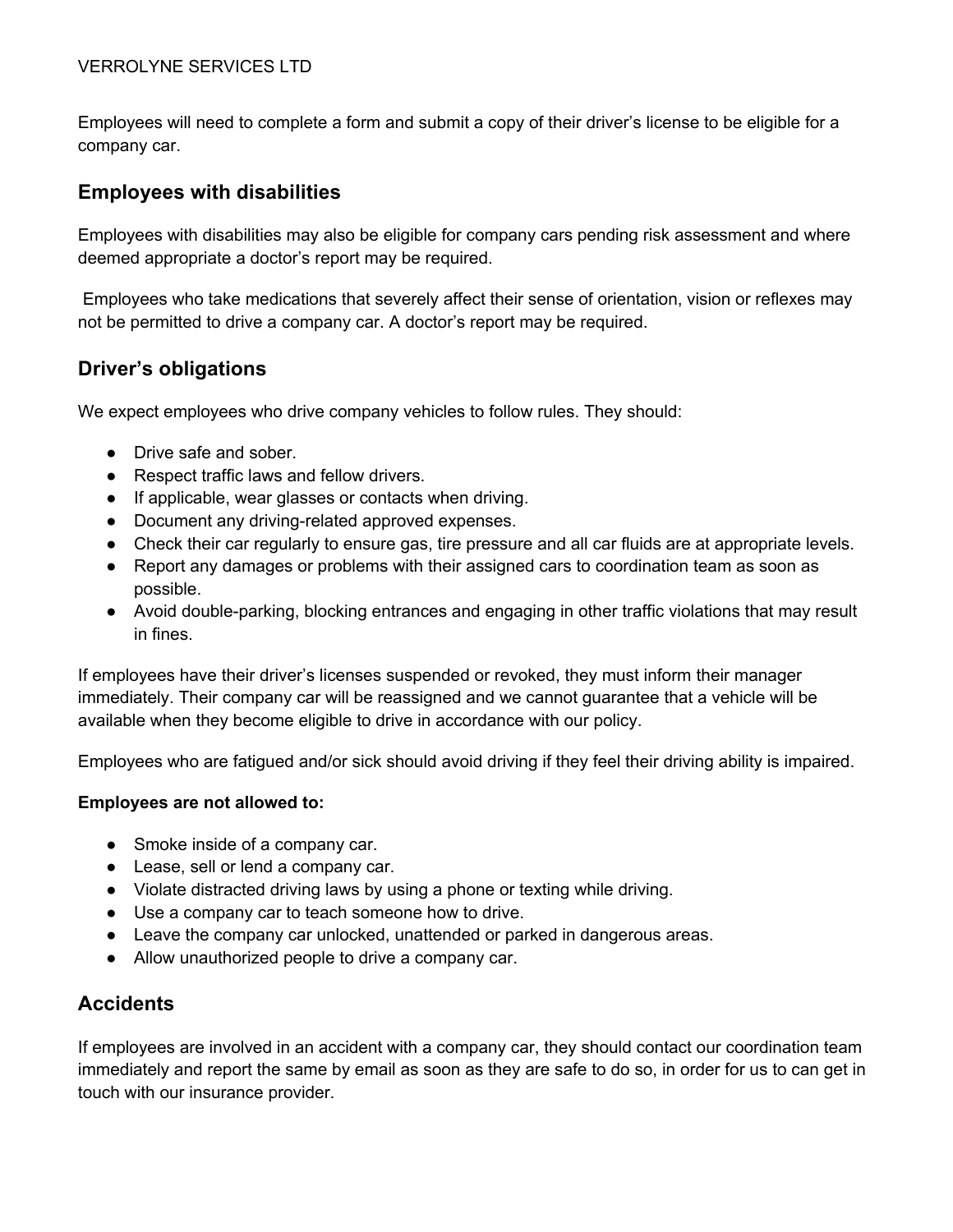Employees shouldn't accept responsibility or guarantee payment to another party in an accident without company authorization. If employee makes any arrangement without the company authorization they will be liable to make the payment themselves directly and company will not be involved in the matter,

Employees should follow legal guidelines for exchanging information with other drivers and call local police if accidents are serious.

In the event of car damages or breakdown the employee would be expected to find their own way to way as the company does not guarantee a vehicle to anyone as part of their employment contract.

### **Our company's obligations**

We want to ensure that all our employees are safe at work and preserve our company's legality. For these reasons, we'll:

- Make sure cars are safe to drive before assigning them to employees.
- Schedule periodical maintenance to ensure cars remain in good condition.
- A copy of this policy is available on our website and is briefed to all employees with access to company car when they collect the vehicle.
- Insure vehicles with a reliable insurance provider.

Drivers are responsible for bringing in their company cars for any maintenance our company schedules.

We keep records of our fleet with manufacturing date and mileage. We will retire any car that's deemed too old or too high in mileage.

#### **We are not responsible for:**

- Paying fines employees accumulate while driving company cars that they are responsible for (e.g. for driving too fast.)
- Bailing out employees arrested while driving company cars.
- Payment for damages cause to the vehicles when in possession of the employee such as accidents or act of vandalism.

#### **Protecting the environment and saving costs**

Cars are harmful to our environment and costly to use. We'll try to provide employees with eco-friendly cars when possible. We also expect our employees to use their assigned company cars sensibly, considering environmental impacts. Examples of instances when using company cars isn't necessary:

- When public transport is easily accessible and faster.
- When business trips are far enough to warrant use of train or plane.
- When employees can complete a task without driving.